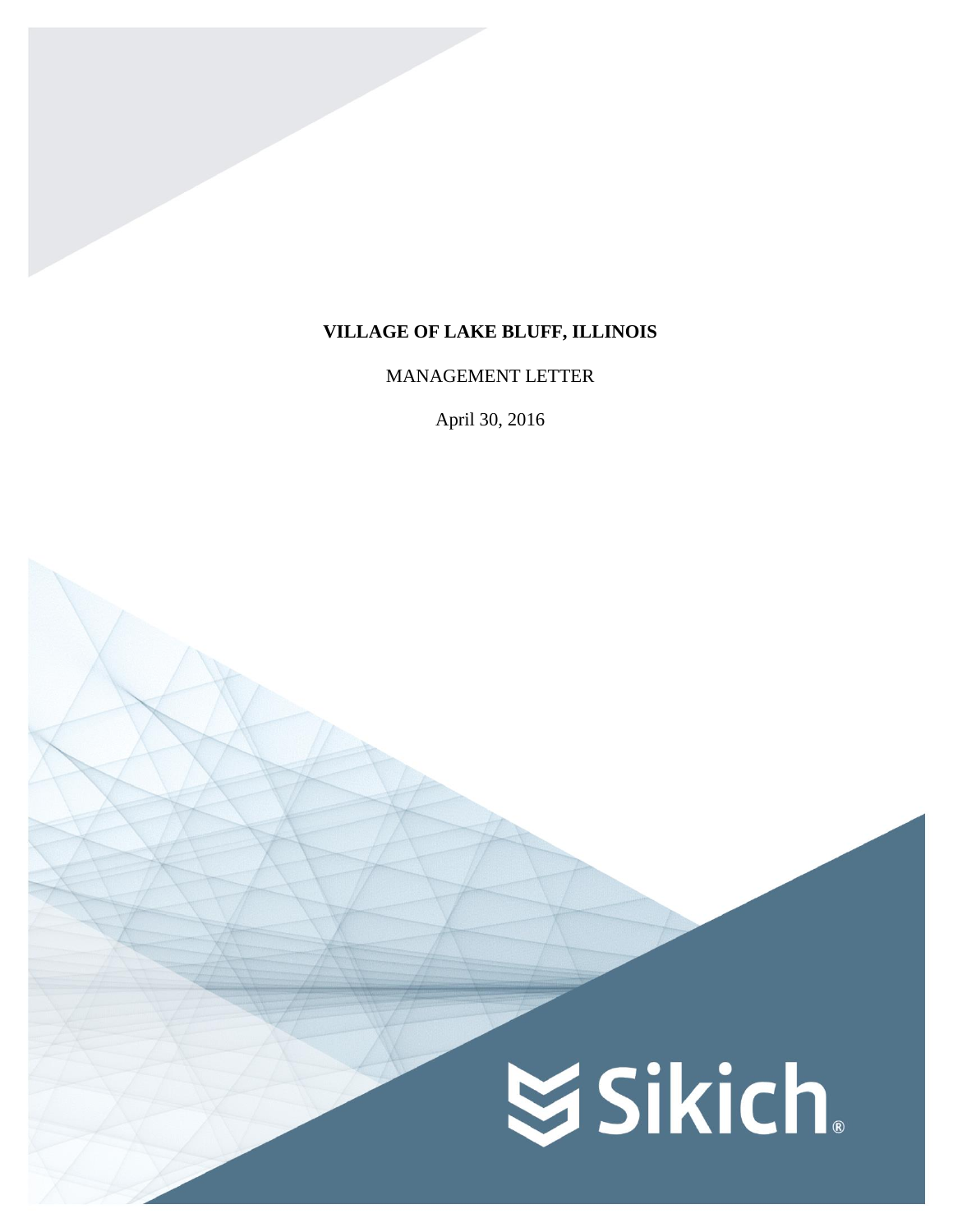

1415 W. Diehl Road, Suite 400 Naperville, Illinois 60563

630.566.8400 // www.sikich.com

**Certified Public Accountants & Advisors** Members of American Institute of Certified Public Accountants

Members of the Village Board Village of Lake Bluff, Illinois

In planning and performing our audit of the financial statements of the governmental activities, the business-type activities, each major fund and the aggregate remaining fund information of the Village of Lake Bluff, Illinois (the Village), as of and for the year ended April 30, 2016, in accordance with auditing standards generally accepted in the United States of America, we considered the Village's internal controls over financial reporting (internal control) as a basis for designing our auditing procedures for the purpose of expressing our opinions on the basic financial statements, but not for the purpose of expressing an opinion on the effectiveness of the Village's internal control. Accordingly, we do not express an opinion on the effectiveness of the Village's internal control.

A deficiency in internal control exists when the design or operation of a control does not allow management or employees, in the normal course of performing their assigned functions, to prevent, or detect and correct, misstatements on a timely basis. A material weakness is a deficiency, or a combination of deficiencies, in internal control, such that there is a reasonable possibility that a material misstatement of the Village's financial statements will not be prevented, or detected and corrected, on a timely basis.

Our consideration of internal control was for the limited purpose described in the first paragraph and was not designed to identify all deficiencies in internal control that might be material weaknesses. Given these limitations during our audit, we did not identify any deficiencies in internal control that we consider to be material weaknesses. However, material weaknesses may exist that have not been identified.

This report is intended solely for the information and use of the Board of Trustees and management and is not intended to be, and should not be, used by anyone other than these specified parties. We are available to discuss any of these comments and to assist in their implementation if requested.

Sikich 11P

Naperville, Illinois September 15, 2016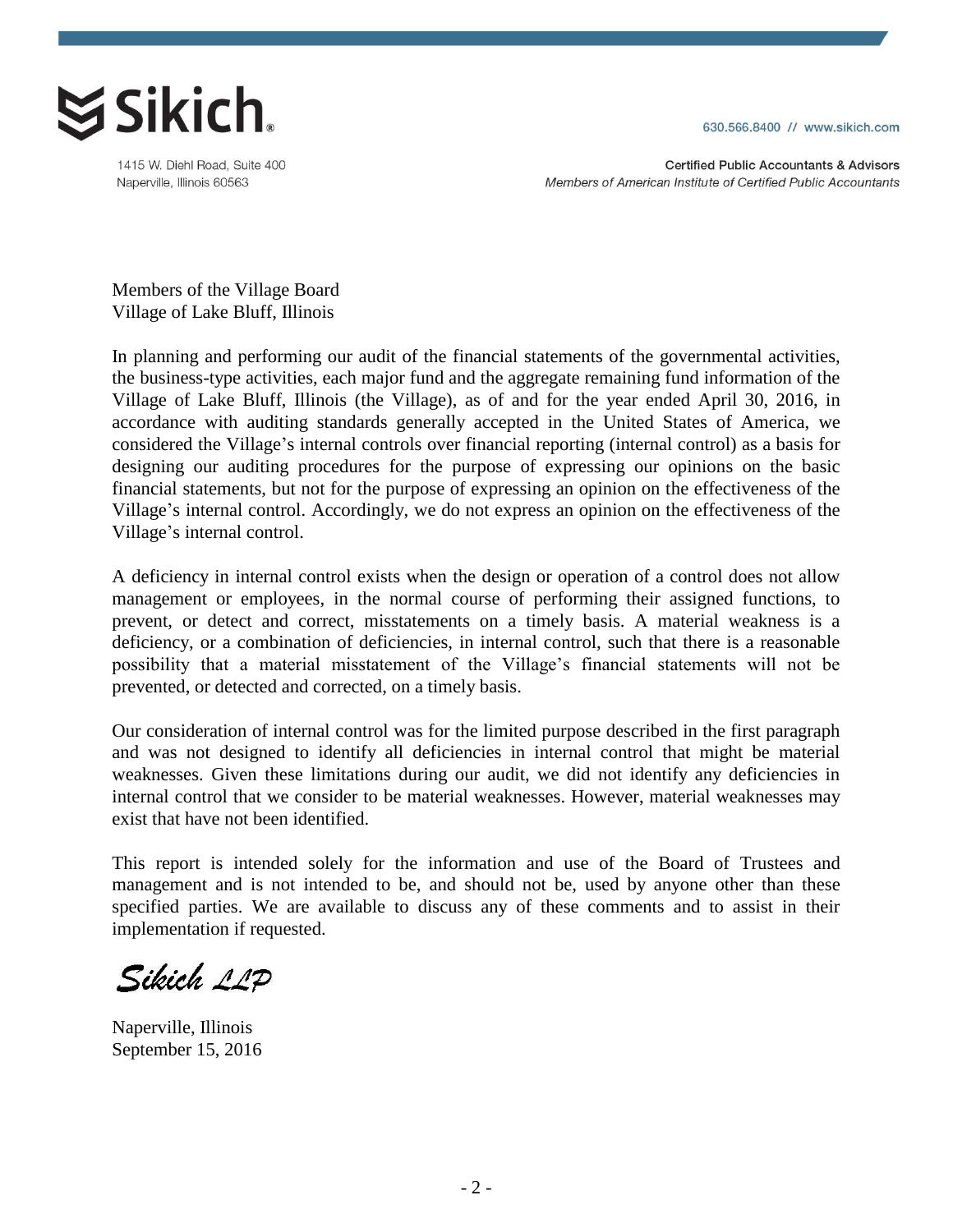# **OTHER COMMENTS**

# **Future Accounting Pronouncements**

The Governmental Accounting Standards Board (GASB) has issued a number of pronouncements that may impact the Village in the future.

GASB Statement No. 72, *Fair Value Measurement and Application*, addresses accounting and financial reporting issues related to fair value measurements. The definition of fair value is the price that would be received to sell an asset or paid to transfer a liability in an orderly transaction between market participants at the measurement date. This Statement provides guidance for determining a fair value measurement for financial reporting purposes. This Statement also provides guidance for applying fair value to certain investments and disclosures related to all fair value measurements. Statement No. 72 is applicable for the fiscal year ending April 30, 2017.

GASB Statement No. 73, *Accounting and Financial Reporting for Pensions and Related Assets That Are Not within the Scope of GASB Statement 68, and Amendments to Certain Provisions of GASB Statements 67 and 68*, establishes requirements for those pensions and pension plans that are not administered through a trust meeting specified criteria. The provisions in Statement No. 73 are effective for the fiscal year ending April 30, 2017—except those provisions that address employers and governmental nonemployer contributing entities for pensions that are not within the scope of Statement No. 68, which are effective for financial statements for the fiscal years beginning after April 30, 2018.

GASB Statement No. 74, *Financial Reporting for Postemployment Benefit Plans Other Than Pension Plans*, addresses reporting by OPEB plans that administer benefits on behalf of governments and replaces GASB Statement No. 43, *Financial Reporting for Postemployment Benefit Plans Other Than Pension Plans*. Statement No. 74 addresses the financial reports of defined benefit OPEB plans that are administered through trusts that meet specified criteria. The statement builds upon the existing framework for financial reports of defined benefit OPEB plans, which includes a statement of fiduciary net position (the amount held in a trust for paying retirement benefits) and a statement of changes in fiduciary net position. Statement No. 74 enhances note disclosures and RSI for both defined benefit and defined contribution OPEB plans. Statement No. 74 also requires the presentation of new information about annual moneyweighted rates of return in the notes to the financial statements and in 10-year RSI schedules. The provisions in Statement No. 74 are effective for OPEB plan or sponsoring employer financial statements for the fiscal year ending April 30, 2018.

GASB Statement No. 75, *Accounting and Financial Reporting for Postemployment Benefits Other Than Pensions*, addresses reporting by governments that provide OPEB to their employees and for governments that finance OPEB for employees of other governments and replaces the requirements of GASB Statement No. 45, *Accounting and Financial Reporting by Employers for Postemployment Benefits Other Than Pensions*, as they relate to governments that provide benefits through OPEB plans administered as trusts or similar arrangements that meet certain criteria. Statement No. 75 requires governments providing defined benefit OPEB to recognize their long-term obligation for OPEB as a liability for the first time, and to more comprehensively and comparably measure the annual costs of OPEB benefits. The Statement also enhances accountability and transparency through revised and new note disclosures and required supplementary information (RSI). The provisions in Statement No.75 are effective for the fiscal year ending April 30, 2019.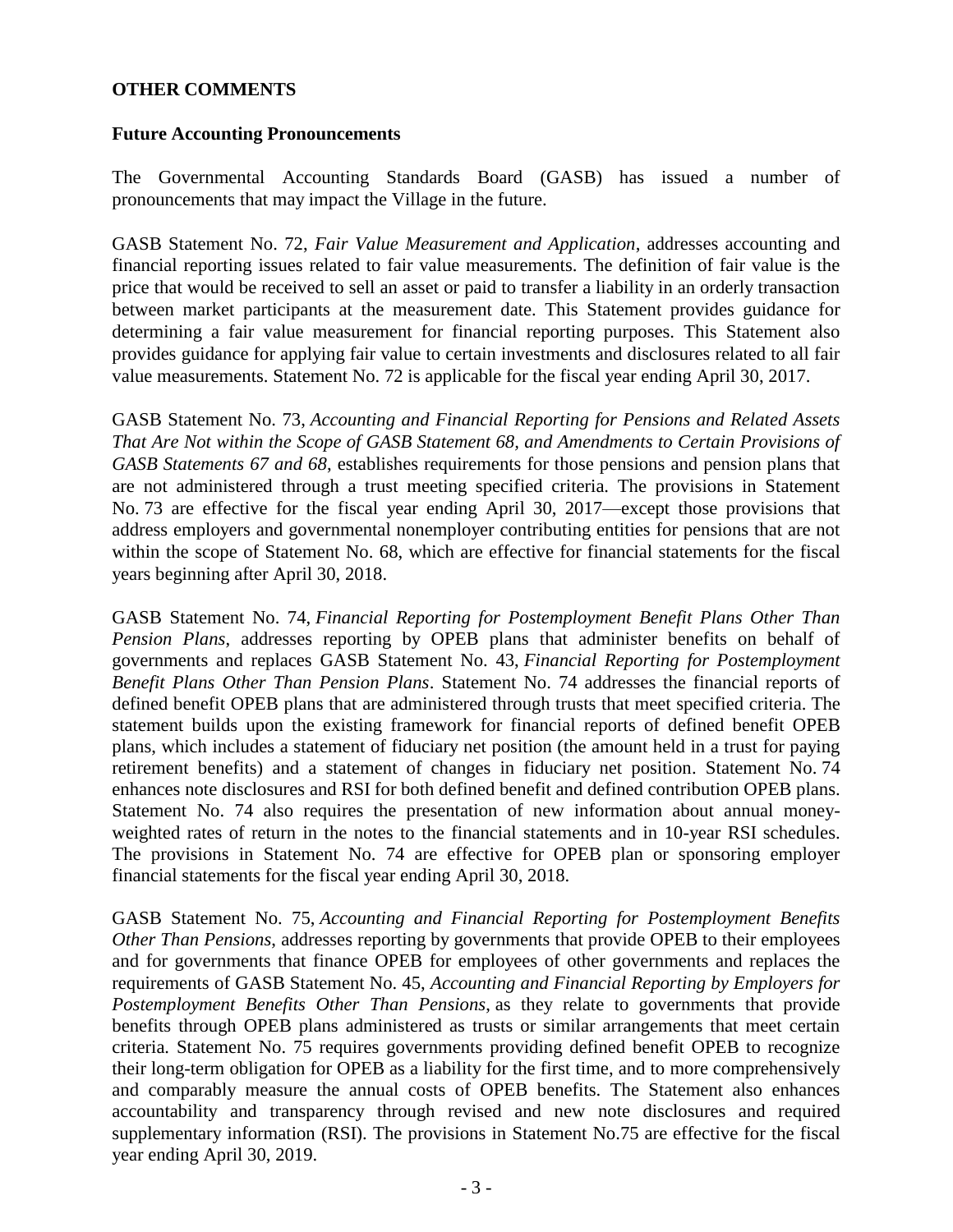# **OTHER COMMENTS (Continued)**

# **Future Accounting Pronouncements (Continued)**

GASB Statement No. 76, *The Hierarchy of Generally Accepted Accounting Principles for State and Local Governments,* reduces the generally accepted accounting principles (GAAP) hierarchy to two categories of authoritative GAAP: officially established accounting principles - GASB Statements (Category A) and GASB Technical Bulletins; GASB Implementation Guides; and literature of the American Institute of Certified Public Accountants cleared by the GASB (Category B). Statement No. 76 also addresses the use of authoritative and non-authoritative literature in the event that the accounting treatment for a transaction or other event is not specified within a source of authoritative GAAP. Statement No. 76 is applicable for the fiscal year ending April 30, 2017 and should be applied retroactively. Earlier application is permitted.

GASB Statement No. 77, *Tax Abatement Disclosures,* requires disclosure of tax abatement information about (1) a reporting government's own tax abatement agreements and (2) those that are entered into by other governments and reduce the reporting government's tax revenues. The requirements of this statement are effective for financial statements for the fiscal year ending April 30, 2017.

GASB Statement No. 78, *Pensions Provided Through Certain Multiple-Employer Defined Benefit Pension Plans*, establishes requirements for pensions provided to employees of state or local government employers through a cost-sharing multiple-employer defined benefit pension plan that (1) is not a state or local government pension plan, (2) is used to provided defined benefit pensions to both employees of state or local governmental employers and to employees of employers that are not state or local governmental employers, and (3) has no predominant state or local governmental employer (either individually or collectively with other state or local governmental employers that provide pensions through the pension plan). The requirements of this statement are effective for the fiscal year ending April 30, 2017.

GASB Statement No. 79, *Certain External Investment Pools and Pool Participants*, establishes criteria for an external investment pool to qualify for making the election to measure all of its investments at amortized cost for financial reporting purposes. The requirements of this statement are effective for the fiscal year ending April 30, 2017.

GASB Statement No. 80, *Blending Requirements for Certain Component Units – an amendment of GASB Statement No. 14*, requires blending of a component unit incorporated as a not-for-profit corporation in which the primary government is the sole corporate member. The requirements of this statement are effective for the fiscal year ending April 30, 2018.

GASB Statement No. 81, *Irrevocable Split-Interest Agreements*, provides recognition and measurement guidance for situations in which a government is a beneficiary of a split-interest agreement. The requirements of this statement are effective for the fiscal year ending April 30, 2018.